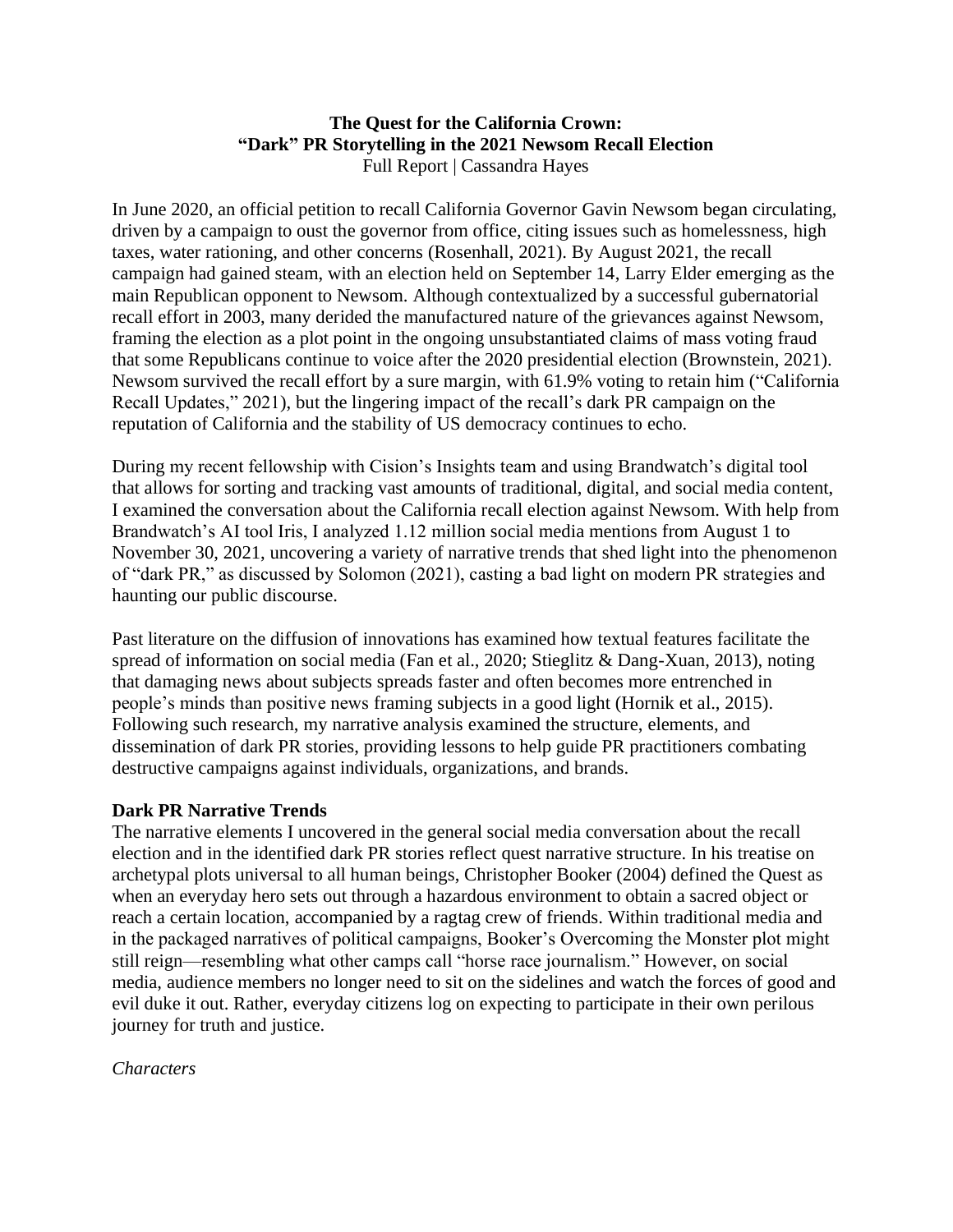Among the general conversation about the recall election, 648.09K mentions included prominent character frames, while the remaining content used anecdotes (first-person "I" stories or hearsay, 226.04K) and/or news coverage of the election (123.56K).

Following Jones et al. (2014), villains include individuals causing problems or blocking solutions, while heroes actively solve problems. The "You" Hero frame represents mentions in second person, directly calling on audience members to act or describing how audience members have acted. The following frequencies of character frames may total over 100%, as some frames, such as the Newsom Hero and Republicans Villain, may overlap.

| <b>Character Frame</b> | <b>Total Volume</b> | <b>Frequency (Out of</b>         |
|------------------------|---------------------|----------------------------------|
|                        |                     | <b>Character Frame Mentions)</b> |
| "You" Hero             | 279, 400            | 43.11%                           |
| Newsom Villain         | 176,110             | 27.17%                           |
| Newsom Hero            | 168,500             | 26.00%                           |
| Republicans Villain    | 98,600              | 15.21%                           |
| Democrats Villain      | 56,230              | 8.68%                            |
| Larry Elder Villain    | 36,230              | 5.59%                            |
| Larry Elder Hero       | 14,700              | 2.27%                            |
| Democrats Hero         | 10,090              | 1.56%                            |
| Republicans Hero       | 3,558               | 0.55%                            |

Importantly, evidence suggests that dark PR campaigns can backfire, as the most prominent trend for the Larry Elder Villain frame, in which volume was 79,561% higher than usual—higher than the median volume of mentions for this frame in the general conversation—was driven by content about Elder's campaign website promoting misinformation about election fraud before the September 14 election. However, the same misinformation also caused a prominent peak in the Democrats Villain frame, with 15,029% higher volume, and contributed to the prominent peak in the Newsom Villain frame, during which volume was 8,173% higher than usual, as depicted in Figure 1. Such trends indicate that negative stories do cause an increase in audience engagement. In addition, the quest narrative structure that frames "you," or individual audience members, as heroes represented the most prominent frame overall in the analyzed data.

**Figure 1. Trends in the Elder, Democrats, and Newsom Villain frames.**

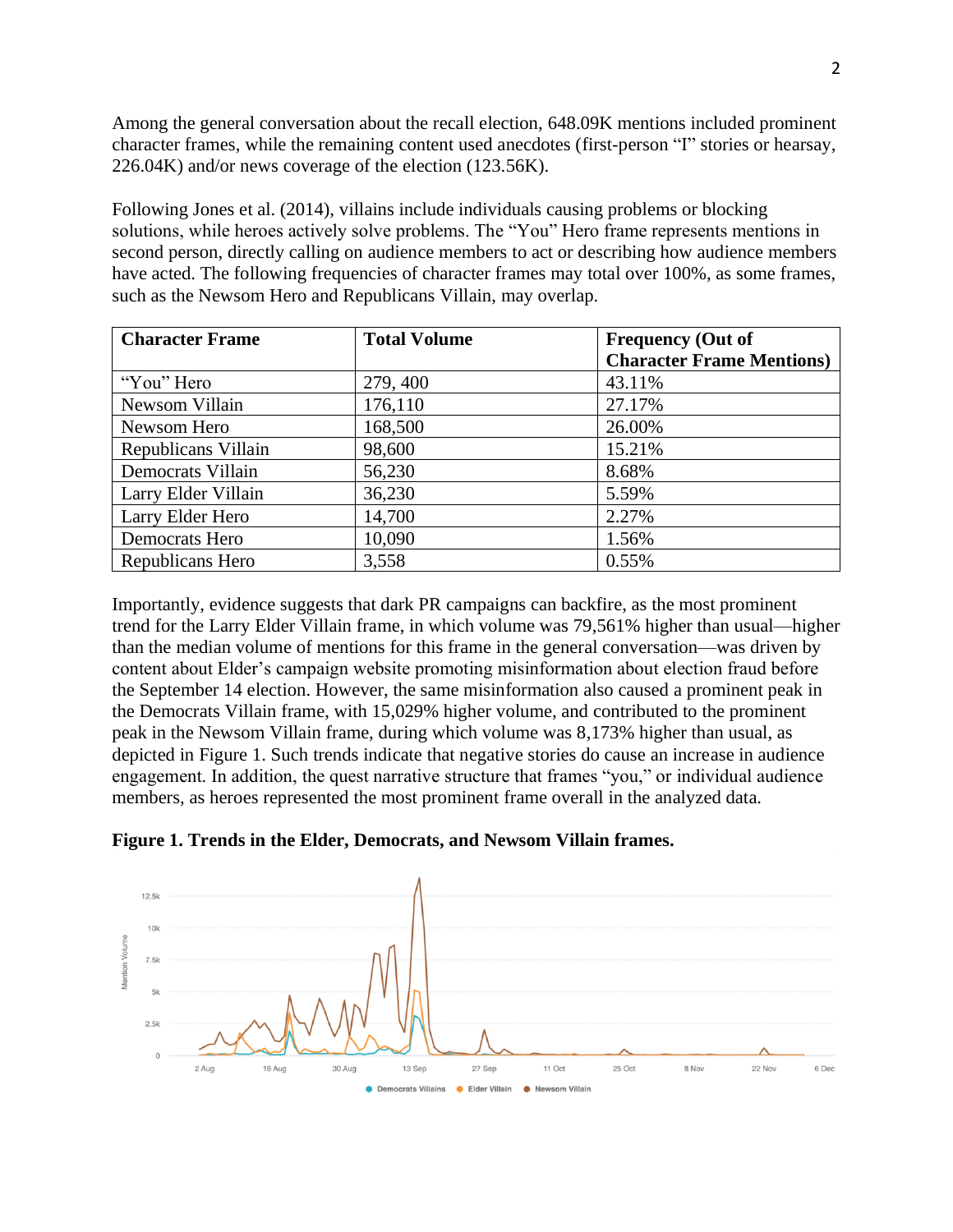# *Plots*

A variety of narratives characterized the dark PR against Newsom in the recall election, which included a total of 99.7K social media mentions. Within the identified dark PR stories, 72,340 (72.56%) framed Newsom as a villain and 30,270 (30.36%) framed the Democratic Party as villains, actively conspiring to harm California and causing problems in the state. Although Newsom was framed as villain more, contextually he often stood as a symbol of broader corruption in the Democratic Party.

| <b>Subplot</b>   | <b>Total Volume</b> | <b>Description</b>                                  |
|------------------|---------------------|-----------------------------------------------------|
| Crooked Help     | 51,760              | Throughout the election, stories spread that        |
|                  |                     | powerful actors such as the Teachers Union,         |
|                  |                     | Hollywood elites, Nancy Pelosi, and Kamala          |
|                  |                     | Harris had conspired to help Newsom cheat to        |
|                  |                     | survive the recall. Further aligning Newsom with    |
|                  |                     | such forces, in early September, a story circulated |
|                  |                     | that Newsom's wife attempted to silence Rose        |
|                  |                     | McGowan's allegations of sexual assault against     |
|                  |                     | Harvey Weinstein.                                   |
| Media Propaganda | 27,400              | In the immediate aftermath of the election, stories |
|                  |                     | spread of votes for Elder disappearing from         |
|                  |                     | CNN's broadcast, contributing to ongoing            |
|                  |                     | grumbles of media bias.                             |
| The Tyrant       | 24,740              | A variety of stories focused on various grievances  |
|                  |                     | characterized Newsom as a hypocritical tyrant       |
|                  |                     | governor, using examples such as prevalent          |
|                  |                     | homelessness, water restrictions, and vaccine       |
|                  |                     | mandates.                                           |
| Specter of 2020  | 12,550              | Even before the September 14 vote, stories          |
|                  |                     | circulated comparing the recall election to the     |
|                  |                     | 2020 presidential election, with implications that  |
|                  |                     | corruption led to President Biden's win.            |
| Mail-In Voting   | 10,580              | A video began spreading around August 19 with       |
|                  |                     | claims that a stolen USPS (often spelled "USPO"     |
|                  |                     | in mentions) master key had allowed Democrats       |
|                  |                     | to steal Newsom recall ballots. Then, on August     |
|                  |                     | 23, a story spread that 300 unopened mail-in        |
|                  |                     | ballots had been found in a man's car, sparking     |
|                  |                     | rumors of voting fraud. After the election,         |
|                  |                     | Newsom signed a bill extending mail-in voting,      |
|                  |                     | which spurred rumors he was easing voting fraud.    |

Identified subplots of the dark PR stories specific to the Newsom recall include:

While traditional political stories worked because of their unity, dark PR stories work due to their fractured and sensationalist nature and their allusions—links and references to other stories, made in offhand, subtle ways to grant the illusion of quest-like agency to audience members.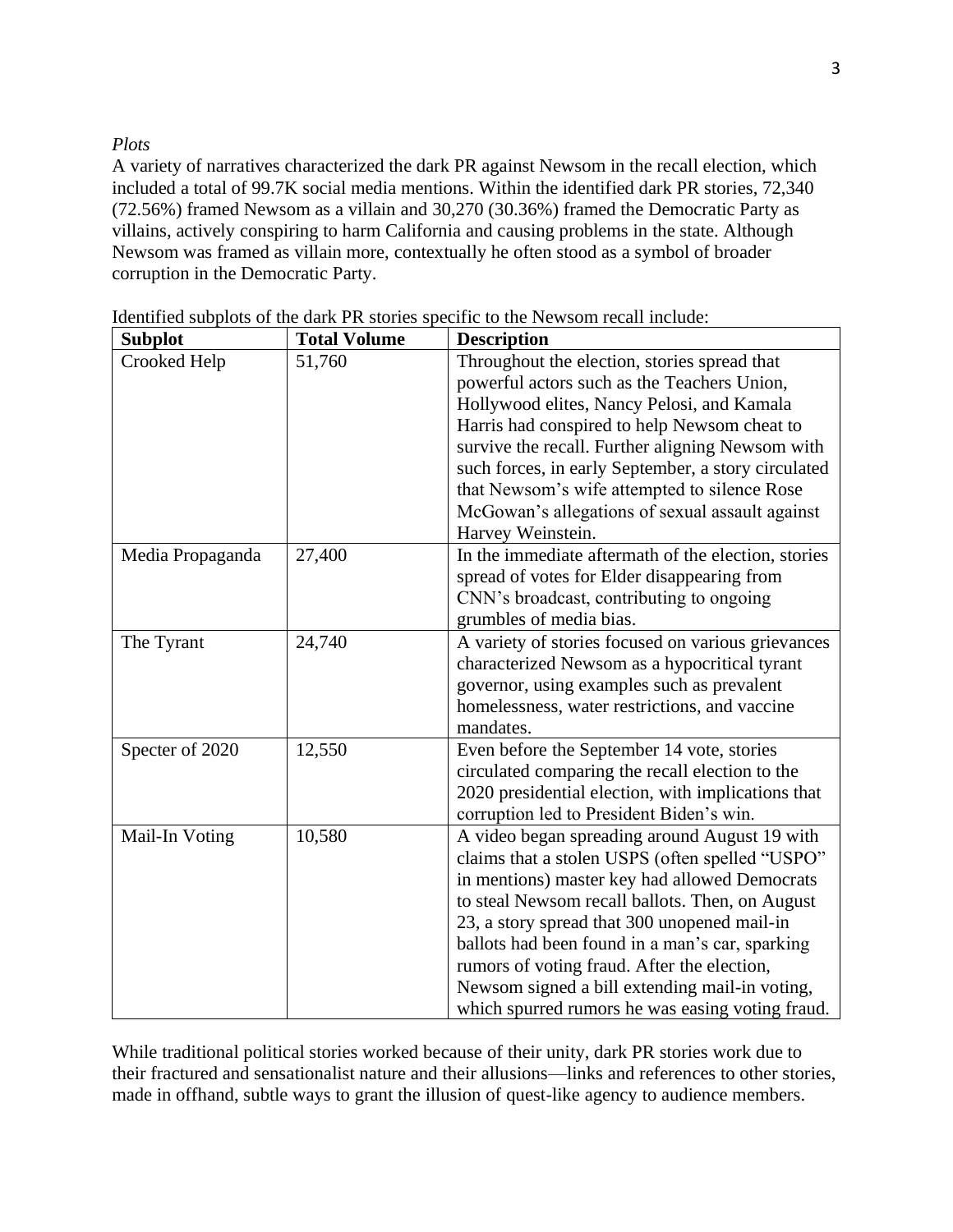#### *Setting*

Between August 9 and September 17—the build-up to and immediate aftermath of the September 14 election—social media users discussed California with 16,270% higher volume than usual, driven by 15,483 mentions of #votenoontherecall, 9,866 shares of the link [www.electelder.com,](http://www.electelder.com/) and various other posts relating to the election. Such a trend implies that negative stories relating to the head of a brand, such as Newsom as governor of California, can drive increased engagement with the brand itself.

Sentiment relating to California also shifted during the events of the recall election. From August 1 to September 30—the months of most discourse regarding the election—posts about California were 40% neutral, 37% negative, and 23% positive (Figure 2). However, following the election, from October 1 to November 30, the sentiment proportions shifted to 39% neutral, 47% negative, and only 14 % positive (Figure 3). Large drivers of the negative sentiment included an Occupy Democrats tweet shaming burger chain In-N-Out for donating to the Republican recall cause, and a tweet deriding the "shenanigans" of the election and claiming, "Newsom is a communist destroying the state." The presence of highly polarized conflict contributed to the shift toward more negative sentiment.

#### **Figure 2. Sentiment from August 1-September 30**



**Figure 3. Sentiment from October 1-November 30**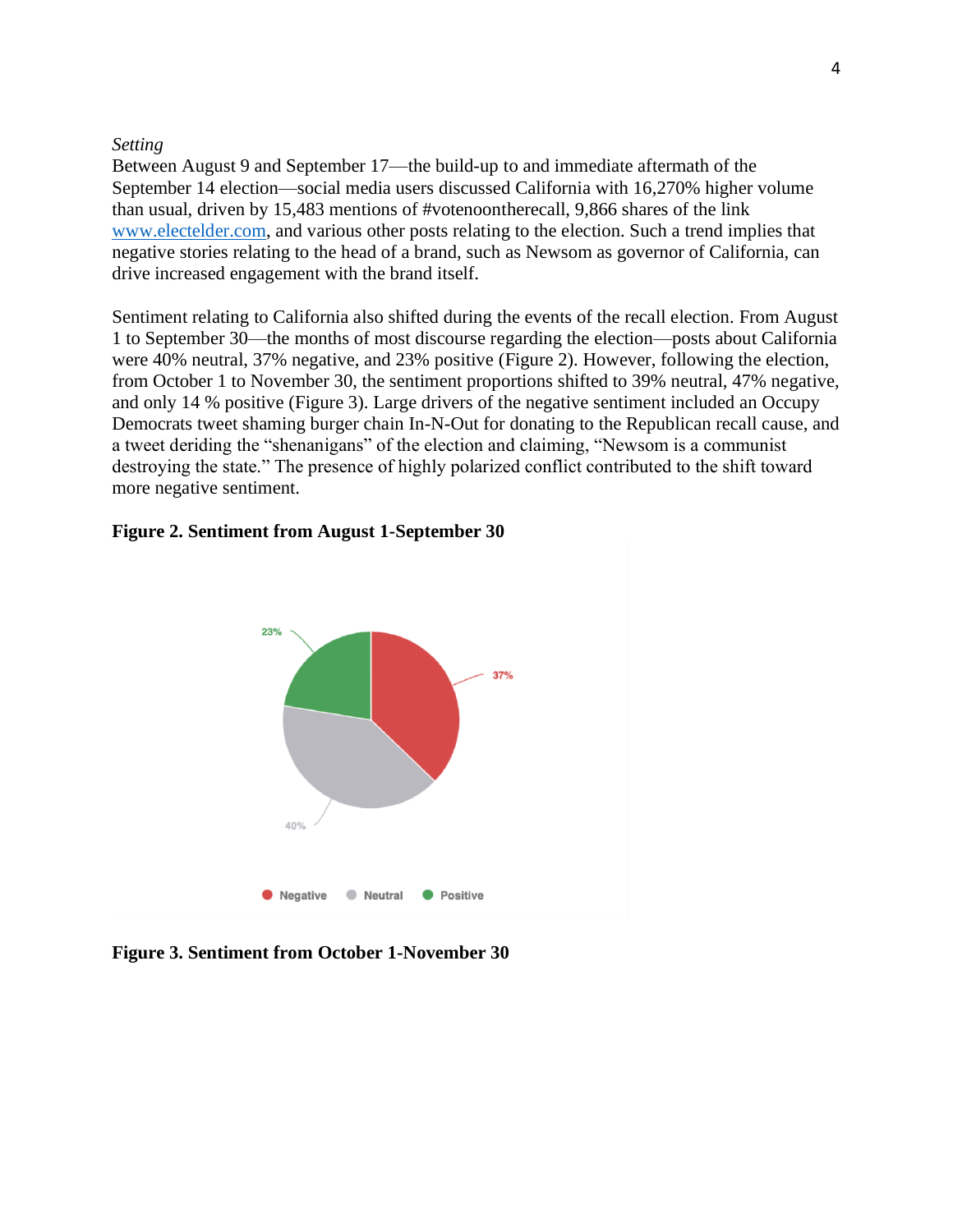

Thus, any press is not necessarily good press, as a brand's reputation may be damaged by an increase in negative stories relating to the head of the brand, especially in the aftermath of an immediate crisis.

## **With Great PR Strategies Comes Great Responsibility**

Overall, better understanding of story structure can benefit public discourse about political events, especially in an era of rampant dark PR narratives. Through my narrative analysis and insight gleaned from Newsom's strong survival of the recall election, six recommendations for PR practitioners facing dark PR narratives emerge:

- 1. **Allow misinformation to peak and dissipate.** While inflammatory, dark PR stories are often short-lived due to their sensationalist and fractured nature.
- 2. **Recognize that dark PR stories work through allusions**. Combat dark PR through disconnecting references to other conspiracy theories and damaging narratives.
- 3. **Stay above the fray.** Do not fight fire with fire or "feed the trolls." Instead, consistently promote an alternative narrative without acknowledging the specific content of destructive stories.
- 4. **Use competing narratives to your advantage**. Call attention to the directed and unfair nature of the dark PR campaign to motivate your base (without repeating specific destructive claims).
- 5. **Have brand reputation management strategies at the ready.** Although dark PR campaigns against organizational leaders can be survived, they might dampen the reputation of the organization's brand as a whole.
- 6. **Know the distinct qualities of quest narratives.** In social media conversations, audience members expect to be active participants in piecing together the full story.

While dark PR stories formed only a fraction of the conversation about the recall election, they often drove peaks in the conversation, increasing audience engagement with the subject and framing how the election was discussed. Effectively combating dark PR involves telling more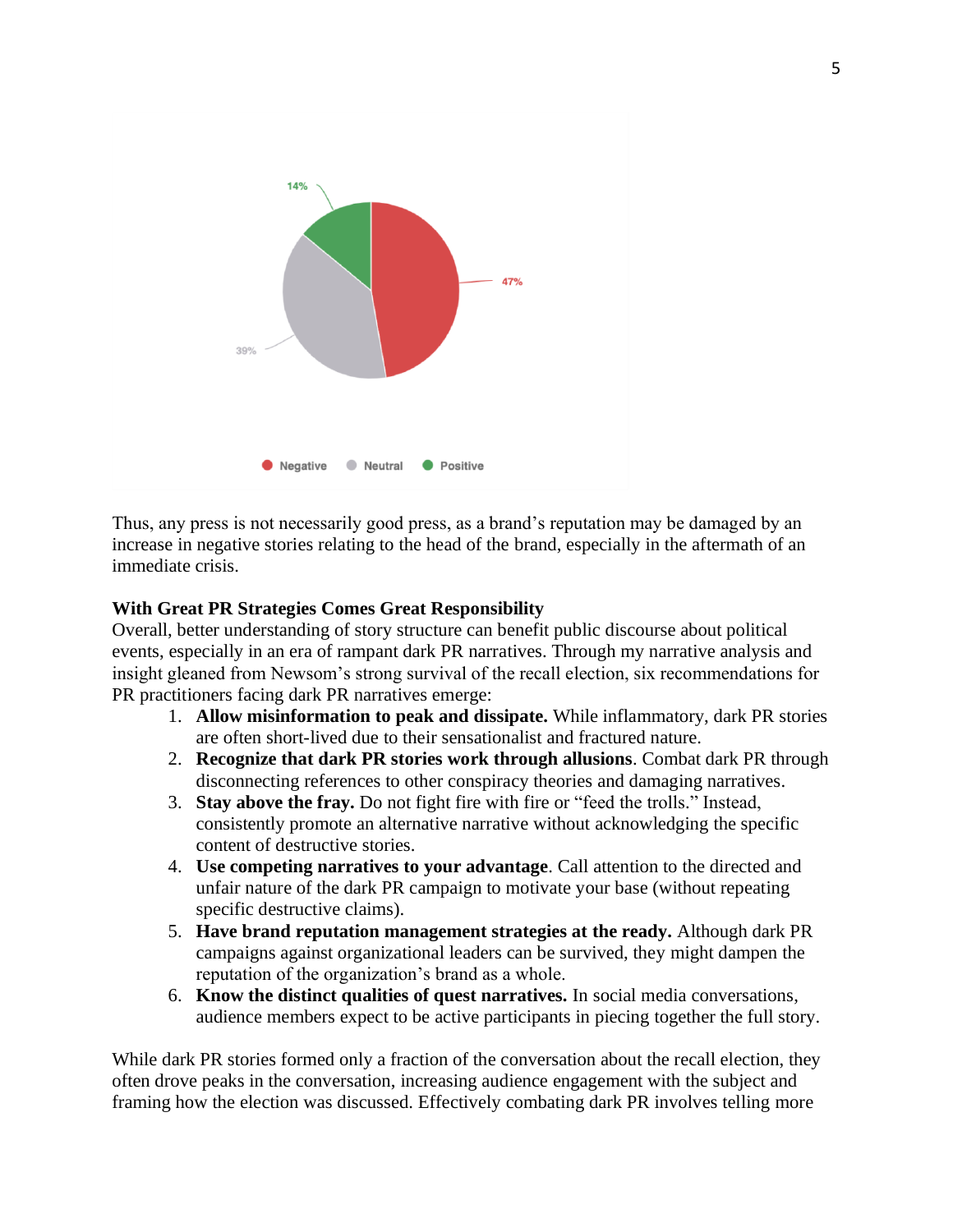constructive stories about individuals, organizations, and societies. Although stories often rely on conflict—struggles, angst, and villains—we don't have to settle for inflaming more and more division through storytelling. Rather, using the lessons learned from the dark PR stories of the 2021 California recall election, PR practitioners and everyday citizens can combat doomsday narratives of rampant distrust and conspiracy.